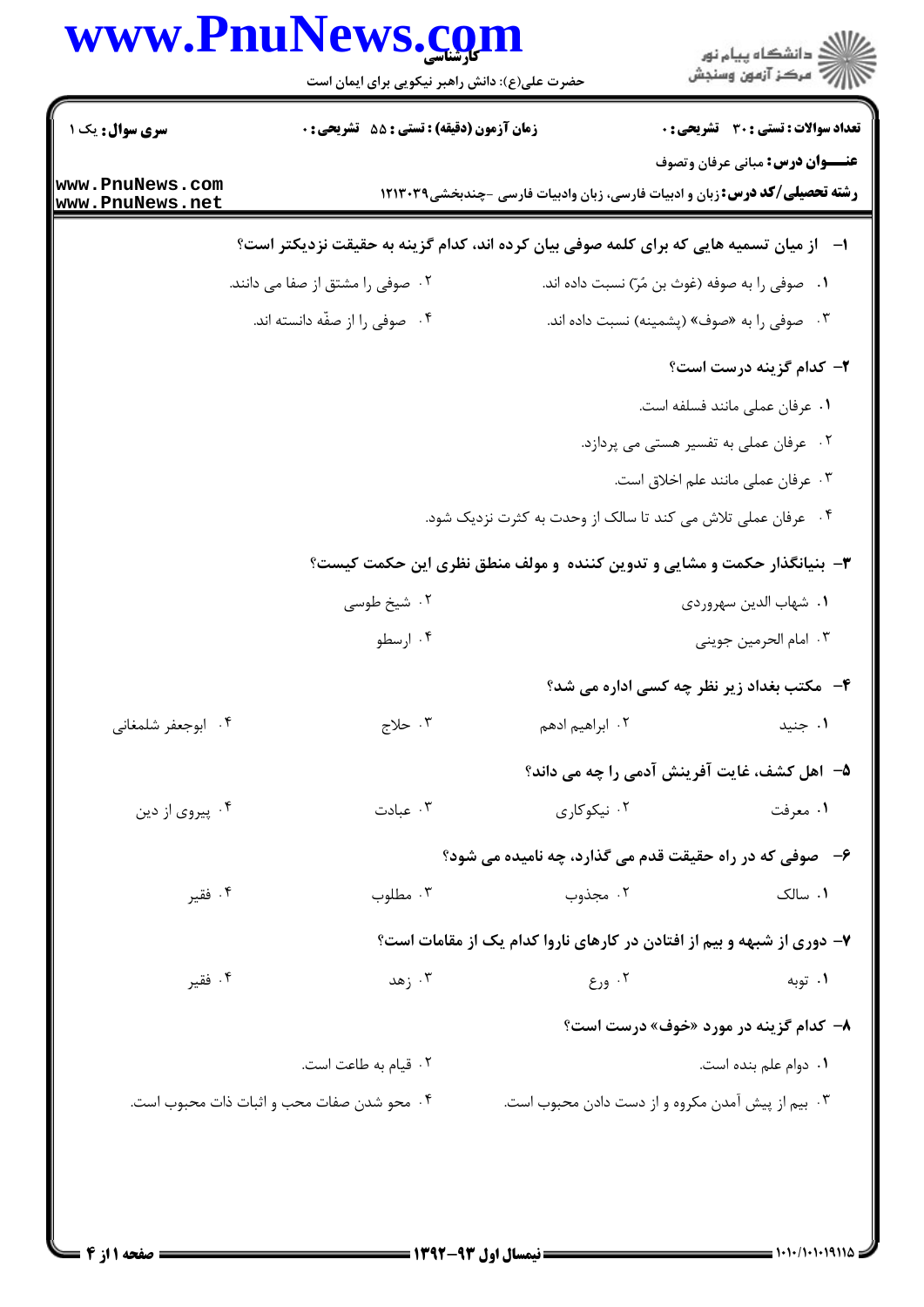| <b>سری سوال : ۱ یک</b>                                | زمان آزمون (دقیقه) : تستی : 55 آتشریحی : 0                                                               |                                                                                    | <b>تعداد سوالات : تستی : 30 ٪ تشریحی : 0</b>     |
|-------------------------------------------------------|----------------------------------------------------------------------------------------------------------|------------------------------------------------------------------------------------|--------------------------------------------------|
|                                                       |                                                                                                          |                                                                                    | <b>عنـــوان درس:</b> مبانی عرفان وتصوف           |
| www.PnuNews.com<br>www.PnuNews.net                    |                                                                                                          | <b>رشته تحصیلی/کد درس:</b> زبان و ادبیات فارسی، زبان وادبیات فارسی -چندبخشی١٢١٣٠٣٩ |                                                  |
|                                                       | ۹-   کدام مرحله است که «فقط یک حقیقت در نظر سالک جلوه گر است و سالک در هرچه نظر کند فقط آن حقیقت مطلق را |                                                                                    | می بیند»؟                                        |
| ۰۴ شوق                                                | ۰۳ توحید                                                                                                 | ۰۲ عشق                                                                             | ۰۱ حیرت                                          |
|                                                       |                                                                                                          | <b>۱۰</b> - عقلی که «قوّت محض است و از هر صورت و فعلیت خالی است» چه نامیده می شود؟ |                                                  |
| ۰۴ عقل مستفاد                                         | ۰۳ عقل بالفعل                                                                                            | ٠٢ عقل بالملكه                                                                     | ٠١ عقل هيولايي                                   |
|                                                       |                                                                                                          |                                                                                    | 11- کدام گزینه در مورد «ولایت» درست است؟         |
|                                                       | ۰۲ ولايت خاصه را «اولياء الله» مي خوانند.                                                                |                                                                                    | ٠١ ولايت بر سه قسم است.                          |
|                                                       | ۰۴ ولایت وهبی به مجاهده و ریاضت کسب می شود.                                                              |                                                                                    | ۰۳ ولايت مقيد به زمان است.                       |
|                                                       |                                                                                                          | <b>۱۲</b> - کرامتی که ناشی از علم لدّتی و الهی باشد، چه نامیده میشود ؟             |                                                  |
| ۰۴ نوعیه                                              | ۰۳ کسبیه                                                                                                 | ٠٢ علميه                                                                           | ۰۱ کونیّه                                        |
|                                                       |                                                                                                          |                                                                                    | ۱۳-۔ شهود تجلی افعالی را چه می گویند؟            |
| ۰۴ مجادله                                             | ۰۳ مشاهده                                                                                                | ۰۲ مکاشفه                                                                          | ۱. محاضره                                        |
|                                                       |                                                                                                          |                                                                                    | ۱۴- بزرگترین سرّ و رمز الهی به عقیدهٔ عارف چیست؟ |
| ۰۴ فقر                                                | ۰۳ توحید                                                                                                 | ٠٢ امانت الهي                                                                      | ۰۱ عشق                                           |
|                                                       |                                                                                                          |                                                                                    | <b>۱۵</b> – کدام گزینه در مورد «فتوت» درست است؟  |
| ۲ . فتوت آگاه کردن دیگری از مقصود بی توجه به لفظ است. |                                                                                                          | ۰۱ فتوت حالت بهت و حیرت پدید می آورد.                                              |                                                  |
| ۰۴ فتوت شعبه یی از ملامت است.                         |                                                                                                          |                                                                                    | ۰۳ فتوت ودیعه یی در قالب و محل مشاهده است.       |
|                                                       |                                                                                                          |                                                                                    | ۱۶– طیفوریان پیرو که بودند؟                      |
| ۰۴ سهل تستری                                          | ۰۳ ابوالحسين نوري                                                                                        | ٠٢ بايزيد بسطامى                                                                   | ۰۱ محمدبن خفیف                                   |
|                                                       |                                                                                                          | <b>۱۷</b> - فرقه های «پوست نشینان» و «ارشادیه» از کدام طریقه منشعب شده اند؟        |                                                  |
| ۰۴ چشتیان                                             | ۰۳ سهرورديان                                                                                             | ۰۲ مولويان                                                                         | ٠١ كبرويان                                       |
|                                                       |                                                                                                          |                                                                                    |                                                  |
|                                                       |                                                                                                          |                                                                                    |                                                  |
|                                                       |                                                                                                          |                                                                                    |                                                  |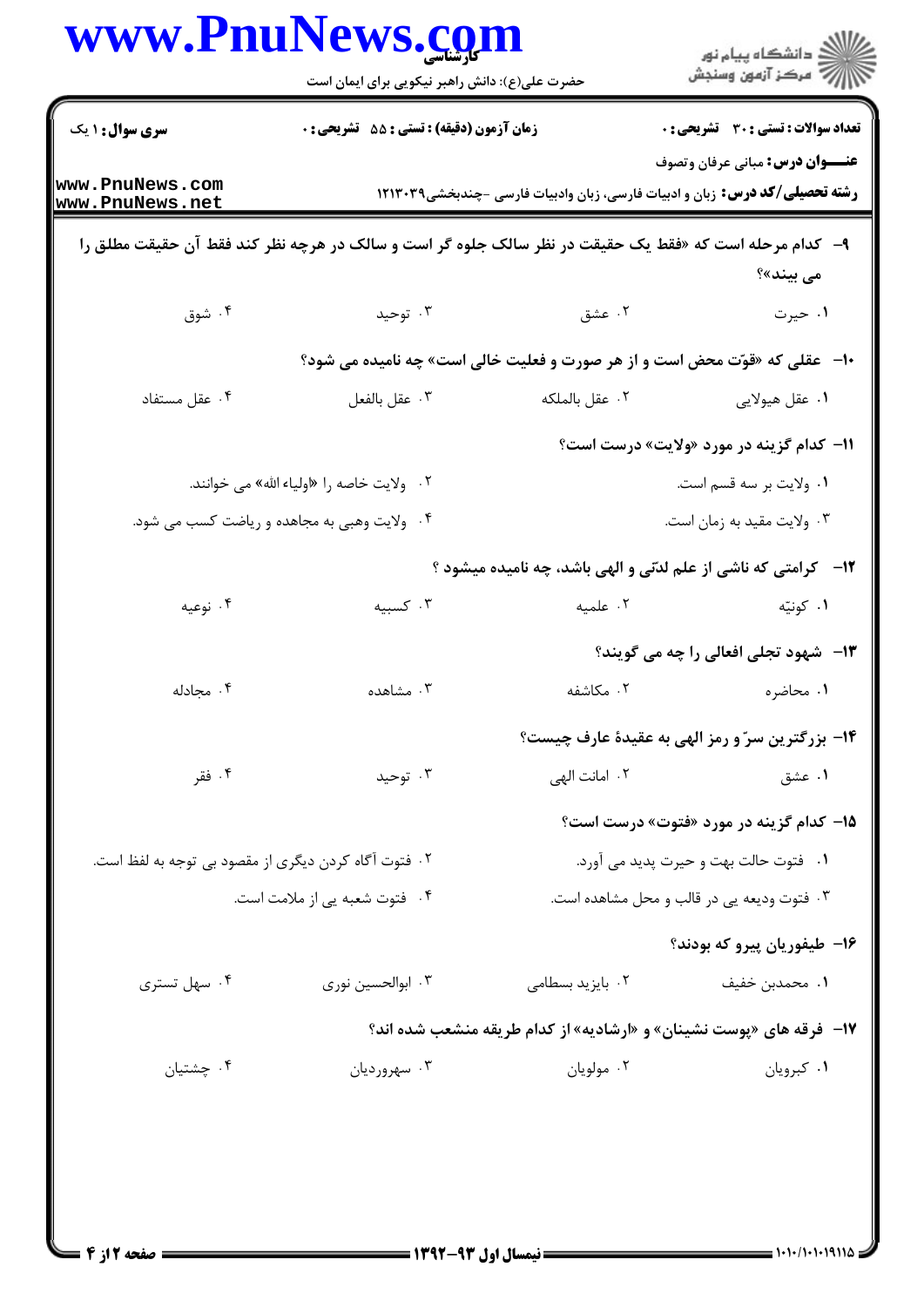## www.PnuNews.com

|                                    | www.PnuNews.com<br>حضرت علی(ع): دانش راهبر نیکویی برای ایمان است                                            |                                                          | ر<br>دانشڪاه پيام نور)<br>ا∛ مرڪز آزمون وسنڊش                                                                                |
|------------------------------------|-------------------------------------------------------------------------------------------------------------|----------------------------------------------------------|------------------------------------------------------------------------------------------------------------------------------|
| <b>سری سوال : ۱ یک</b>             | زمان آزمون (دقیقه) : تستی : 55 آتشریحی : 0                                                                  |                                                          | <b>تعداد سوالات : تستی : 30 - تشریحی : 0</b>                                                                                 |
| www.PnuNews.com<br>www.PnuNews.net |                                                                                                             |                                                          | <b>عنـــوان درس:</b> مبانی عرفان وتصوف<br><b>رشته تحصیلی/کد درس:</b> زبان و ادبیات فارسی، زبان وادبیات فارسی -چندبخشی١٢١٣٠٣٩ |
|                                    |                                                                                                             |                                                          | 1۸- کدام گزینه درست است؟                                                                                                     |
|                                    |                                                                                                             | ۰۱ قلندری خیر و خوبی مکتوم دارد و شر و بدی اظهار می کند. |                                                                                                                              |
|                                    |                                                                                                             | ۰۲ قلندری عبادت و خدمت را از دیگران پوشیده نگه می دارد.  |                                                                                                                              |
|                                    | ۰۳ قلدری، طرفدار تجرید و تفرید کامل است و در تجریب عادات می کوشد.                                           |                                                          |                                                                                                                              |
|                                    |                                                                                                             |                                                          | ۰۴ قلندری دل به خلق مشغول ندارد و با داده بسازد.                                                                             |
|                                    |                                                                                                             |                                                          | ۱۹- «قرن شکل گیری خانقاهها و اجرای نظام آنها» کدام است؟                                                                      |
| ۰۴ اول                             | ۰۳ پنجم                                                                                                     | ۰۲ سوم                                                   | ۰۱ هفتم                                                                                                                      |
|                                    |                                                                                                             |                                                          | <b>۳۰</b> - کدام نوع خرقه در واقع ورقهٔ هویت صوفی است ؟                                                                      |
| ۰۴ خرقه تشخص                       | ۰۳ خرقه ارادت                                                                                               | ۰۲ خرقه تصوف                                             | ۰۱ خرقه تبرک                                                                                                                 |
|                                    | <b>21</b> -   سالکی که « با اطاعت از شیخ و رعایت شرایط سلوک، مهذب گشته مشمول جذبه الهی می شود» چه می گویند؟ |                                                          |                                                                                                                              |
| ۰۴ مجذوب سالک                      | ۰۳ سالک مجذوب                                                                                               | ۰۲ سالک                                                  | ١. مجذوب                                                                                                                     |
|                                    |                                                                                                             |                                                          | ۲۲- کدام گزینه از موارد همسانی عرفانی ایرانی و اسلامی است؟                                                                   |
|                                    | ۰۲ ترس از میترا و خدای یگانه                                                                                |                                                          | ٠١ موضوع فرشتهٔ « دئنا» و حديث « لكل شيء ملك»                                                                                |
|                                    | ۰۴ درد و الم جاودانه انسانها                                                                                | ۰۳ تعالیم خاص که مربوط به لذت طلبی است                   |                                                                                                                              |
|                                    | ۲۳– در تصوف اسلامی نظام  خانقاهی از تشکیلات کدام گزینه متأثر شده است؟                                       |                                                          |                                                                                                                              |
|                                    | ۲. فرقه «اخوت» يهوديان                                                                                      |                                                          | ۰۱ دیرهای مسیحی                                                                                                              |
|                                    | ۰۴ از اعتقادات نو افلاطونيان                                                                                |                                                          | ۰۳ فرقه «اسني» يهوديان                                                                                                       |
|                                    |                                                                                                             |                                                          | ۲۴- کدام گزینه از آثار فلسفه و عرفان هندی است؟                                                                               |
| ۰۴ هرمیتها                         | ۰۳ وداها                                                                                                    | ۰۲ استیلیت                                               | ۰۱ تلموذ                                                                                                                     |
|                                    |                                                                                                             |                                                          | ۲۵− در کدام مذهب «نجات انسان نتیجهٔ سقوط یکی از آیدنها» به عالم ظلمت است؟                                                    |
| ۰۴ بودا                            | ۰۳ گنوسی                                                                                                    | ۰۲ لائوتسه چين <i>ي</i>                                  | ٠١ فلوطين                                                                                                                    |
|                                    | ۲۶- شاید بزرگترین خدمت صوفیان به عالم اسلام و همه مردمی که در حوزه اسلام فعالیت داشته اند، کدام است؟        |                                                          |                                                                                                                              |
| ۰۲ زدودن انسان از آلودگیها         |                                                                                                             |                                                          | ۰۱ اشاعه تحمل مشقت برای تربیت نفس                                                                                            |
| ۰۴ يافتن تشكيلات ديني              |                                                                                                             |                                                          | ۰۳ تعدیل مذاهب                                                                                                               |